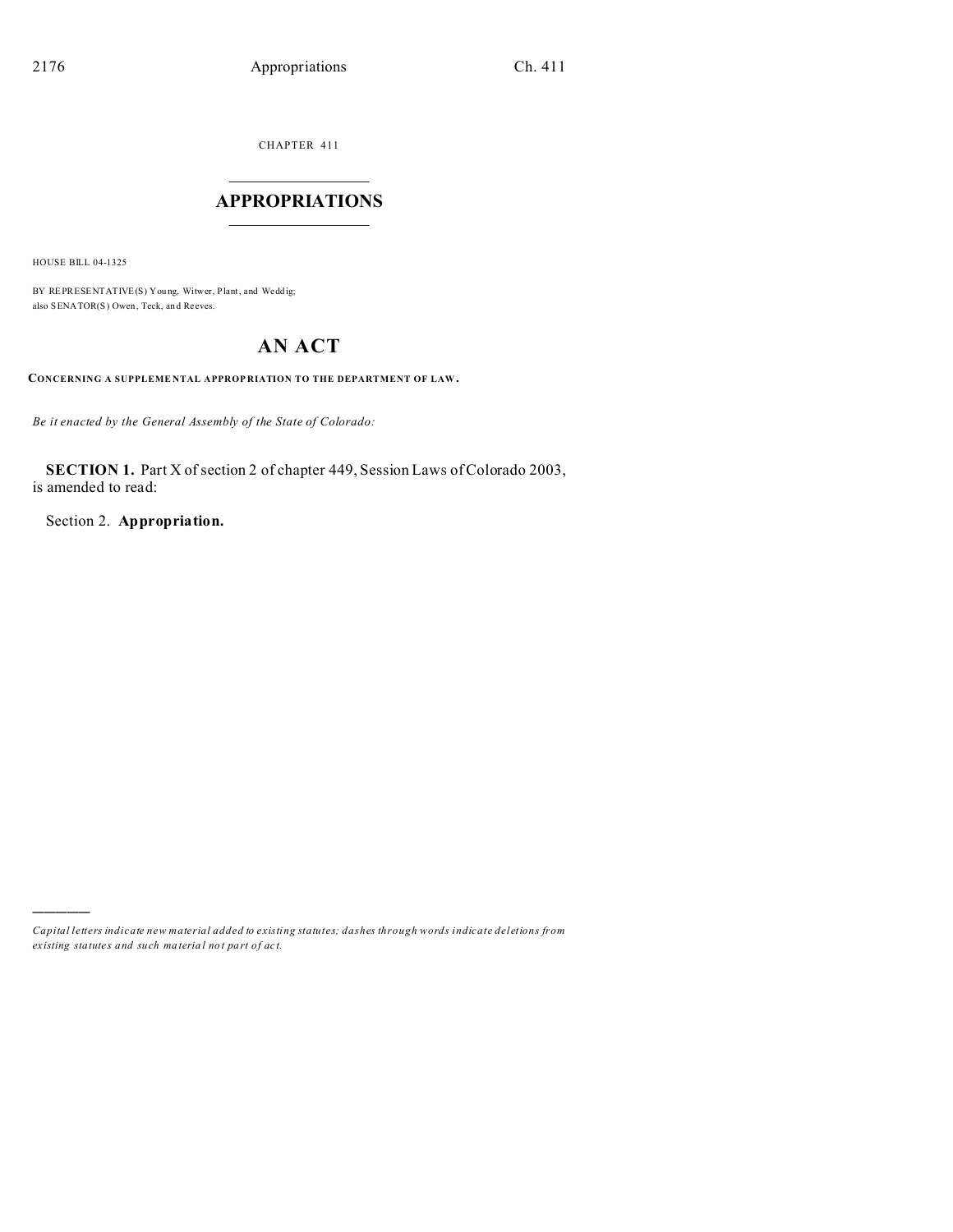|                           |                           |              |                               |                                                | <b>APPROPRIATION FROM</b> |                                       |                                |
|---------------------------|---------------------------|--------------|-------------------------------|------------------------------------------------|---------------------------|---------------------------------------|--------------------------------|
|                           | ITEM &<br><b>SUBTOTAL</b> | <b>TOTAL</b> | <b>GENERAL</b><br><b>FUND</b> | <b>GENERAL</b><br><b>FUND</b><br><b>EXEMPT</b> | CASH<br><b>FUNDS</b>      | CASH<br><b>FUNDS</b><br><b>EXEMPT</b> | <b>FEDERAL</b><br><b>FUNDS</b> |
|                           | $\mathsf S$               | $\mathbb{S}$ | $\mathbb S$                   | \$                                             | \$                        | \$                                    | \$                             |
|                           |                           |              |                               | PART X                                         |                           |                                       |                                |
|                           |                           |              |                               | DEPARTMENT OF LAW                              |                           |                                       |                                |
| (1) ADMINISTRATION        |                           |              |                               |                                                |                           |                                       |                                |
| Personal Services         | 2,279,389                 |              |                               |                                                | $5,000^a$                 | $2,274,389$ (T) <sup>b</sup>          |                                |
|                           | 2,299,889                 |              |                               |                                                |                           | $2,294,889(T)$ <sup>b</sup>           |                                |
|                           | $(37.7$ FTE)              |              |                               |                                                |                           |                                       |                                |
| Health, Life, and Dental  | 717,870                   |              | 229,539                       |                                                | $4,096^{\circ}$           | 469,970 <sup>d</sup>                  | 14,265                         |
| Short-term Disability     | 33,551                    |              | 11,052                        |                                                | $214^{\circ}$             | $21,365^d$                            | 920                            |
| Salary Survey for         |                           |              |                               |                                                |                           |                                       |                                |
| Classified Employees      | 227,826                   |              | 101,822                       |                                                | $2,450^{\circ}$           | 105,978 <sup>d</sup>                  | 17,576                         |
| Salary Survey for Exempt  |                           |              |                               |                                                |                           |                                       |                                |
| Employees                 | 528,667                   |              | 123,966                       |                                                | $2,349^{\circ}$           | 397,737 <sup>d</sup>                  | 4,615                          |
| Worker's Compensation     | 25,105                    |              | 8,764                         |                                                | $145^\circ$               | $15,597^{\rm d}$                      | 599                            |
| Operating Expenses        | 190,000                   |              | 190,000                       |                                                |                           |                                       |                                |
| Administrative Law        |                           |              |                               |                                                |                           |                                       |                                |
| Judge Services            | 1,491                     |              |                               |                                                |                           | $1,491$ <sup>d</sup>                  |                                |
|                           | 6,253                     |              |                               |                                                |                           | $6,253^d$                             |                                |
| Purchase of Services from |                           |              |                               |                                                |                           |                                       |                                |
| Computer Center           | 30,880                    |              | 30,880                        |                                                |                           |                                       |                                |
| Ch. 411                   |                           |              |                               | Appropriations                                 |                           |                                       | 2177                           |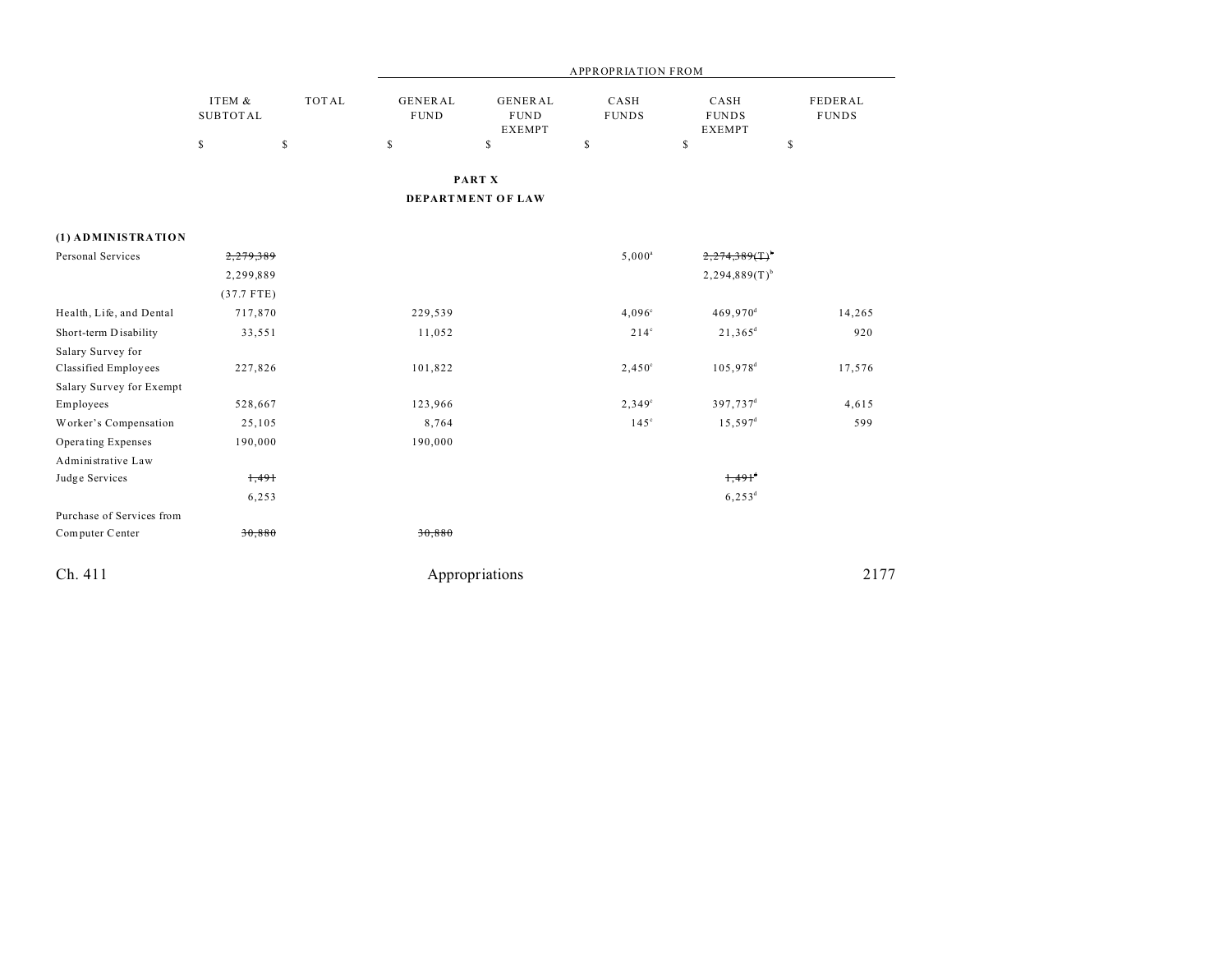|                                   |                           |                                                                       | <b>APPROPRIATION FROM</b>     |                                                |                      |                                       |                         |  |
|-----------------------------------|---------------------------|-----------------------------------------------------------------------|-------------------------------|------------------------------------------------|----------------------|---------------------------------------|-------------------------|--|
|                                   | ITEM &<br><b>SUBTOTAL</b> | <b>TOTAL</b>                                                          | <b>GENERAL</b><br><b>FUND</b> | <b>GENERAL</b><br><b>FUND</b><br><b>EXEMPT</b> | CASH<br><b>FUNDS</b> | CASH<br><b>FUNDS</b><br><b>EXEMPT</b> | FEDERAL<br><b>FUNDS</b> |  |
|                                   | \$                        | $\mathbb{S}% _{t}\left( t\right) \equiv\mathbb{S}_{t}\left( t\right)$ | \$                            | $\mathbb S$                                    | \$                   | $\mathbb{S}$                          | \$                      |  |
|                                   | 33,249                    |                                                                       | 33,249                        |                                                |                      |                                       |                         |  |
| Payment to Risk<br>Management and |                           |                                                                       |                               |                                                |                      |                                       |                         |  |
| Property Funds                    | 121,106                   |                                                                       | 121,106                       |                                                |                      |                                       |                         |  |
|                                   | 120,431                   |                                                                       | 120,431                       |                                                |                      |                                       |                         |  |
| Vehicle Lease Payments            | 45,649                    |                                                                       | 18,419                        |                                                | $1,912$ <sup>*</sup> | $24,919$ <sup>d</sup>                 | 399                     |  |
|                                   | 48,273                    |                                                                       | 19,000                        |                                                | $2,112^c$            | $25,016^d$                            | 2,145                   |  |
| ADP Capital Outlay                | 29,543                    |                                                                       |                               |                                                | $6,251^{\circ}$      | $23,292^d$                            |                         |  |
| <b>Information Technology</b>     |                           |                                                                       |                               |                                                |                      |                                       |                         |  |
| Asset Maintenance                 | 233,320                   |                                                                       |                               |                                                | $2,012^{\circ}$      | 231,308 <sup>d</sup>                  |                         |  |
| Leased Space                      | 15,656                    |                                                                       | 5,291                         |                                                |                      | $9.935^4$                             | 430                     |  |
|                                   | 25,493                    |                                                                       |                               |                                                |                      | $19,772$ <sup>d</sup>                 |                         |  |
| Capitol Complex Leased            |                           |                                                                       |                               |                                                |                      |                                       |                         |  |
| Space                             | 770,576                   |                                                                       | 246,524                       |                                                | $4,610^{\circ}$      | $500,425$ <sup>+</sup>                | 19,017                  |  |
|                                   | 835,763                   |                                                                       | 267,379                       |                                                | $5,000^{\circ}$      | 542,758 <sup>d</sup>                  | 20,626                  |  |
| Communications Services           |                           |                                                                       |                               |                                                |                      |                                       |                         |  |
| Payments                          | 4,431                     |                                                                       | 1,640                         |                                                |                      | $2,698$ <sup>d</sup>                  | 93                      |  |
|                                   | 3,260                     |                                                                       |                               |                                                |                      | $1,620^{\rm d}$                       |                         |  |
| Attorney General                  |                           |                                                                       |                               |                                                |                      |                                       |                         |  |
| Discretionary Fund                | 5,000                     |                                                                       | 5,000                         |                                                |                      |                                       |                         |  |
|                                   |                           | 5,260,060                                                             |                               |                                                |                      |                                       |                         |  |
|                                   |                           | 5,363,493                                                             |                               |                                                |                      |                                       |                         |  |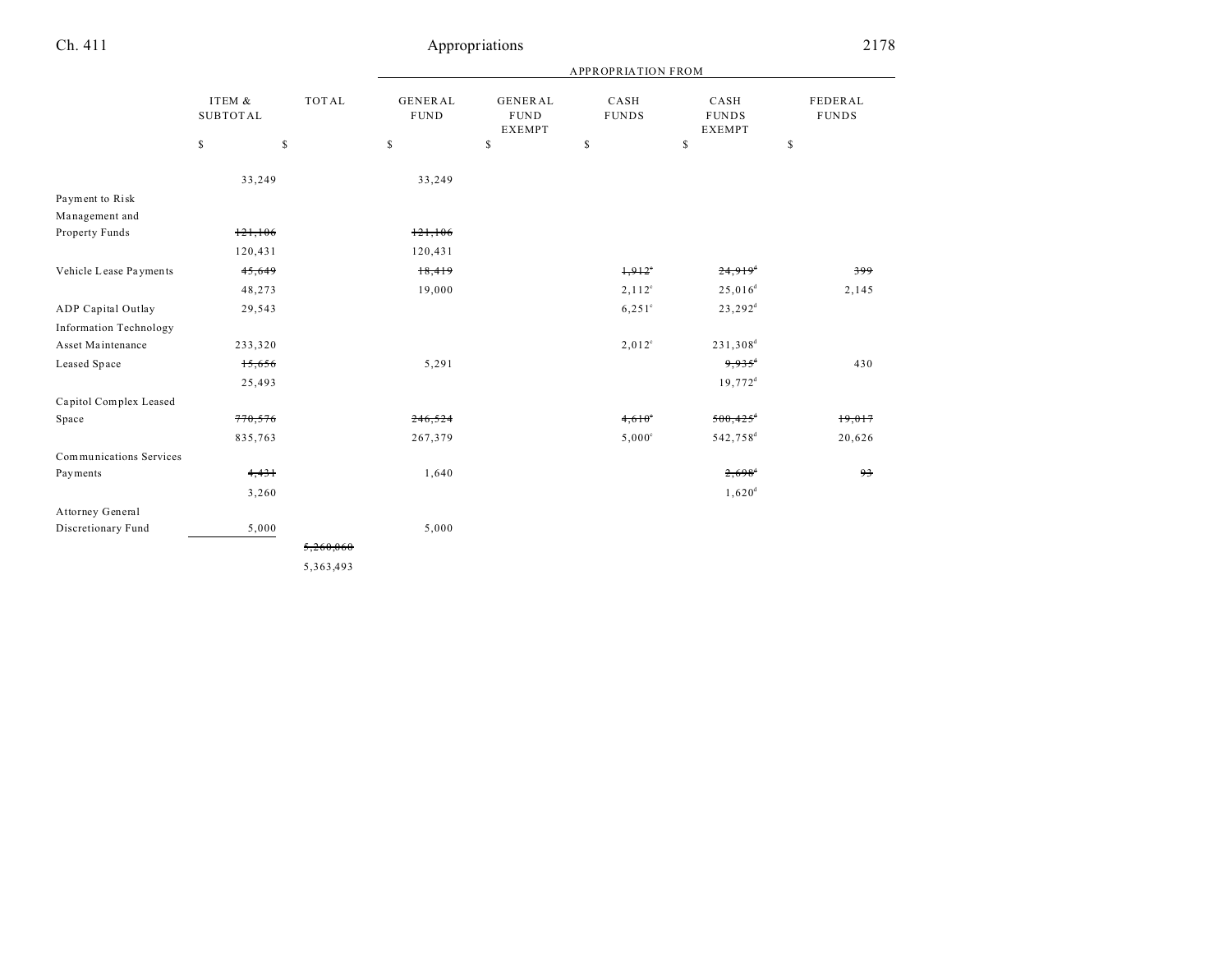<sup>a</sup> This amount shall be from e-infoData.com pursuant to Section 6-1-905(3)(b)(II), C.R.S.

<sup>b</sup> This amount shall be from indirect cost recoveries.

c These amounts shall be from various sou rces of cash funds within the department.

<sup>d</sup> Of these amounts, <del>\$1,796,299</del> \$1,852,055 shall be from various sources of cash funds exempt and <del>\$8,416</del> \$8,611 shall be from the T obacco Settlement D efense Account of the T obacco Litigation Settlement Cash Fund created pursuant to Section 24-22-115(2)(a), C.R.S. Additionally,  $f_1, f_2, f_3, f_4$  \$1,718,576 of these amounts contains a (T) notation.

### **(2) LEGAL SERVICES TO STATE AGENCIES129, 130,**

**131, 132**

| Personal Services               | 13,938,790         |            |  |                      |                               |
|---------------------------------|--------------------|------------|--|----------------------|-------------------------------|
|                                 | 14,038,790         |            |  |                      |                               |
|                                 | $(193.1$ FTE)      |            |  |                      |                               |
| Operating and Litigation        | <del>772,835</del> |            |  |                      |                               |
|                                 | 812,145            |            |  |                      |                               |
| <b>Indirect Cost Assessment</b> | 2,012,076          |            |  |                      |                               |
|                                 | 2,090,572          |            |  |                      |                               |
|                                 |                    | 16,723,701 |  | 520,000 <sup>a</sup> | $16,203,701$ (T) <sup>b</sup> |
|                                 |                    | 16,941,507 |  |                      | $16,421,507(T)$ <sup>b</sup>  |

<sup>a</sup> This amount shall include funds from the D ivision of Wildlife in the Department of Natural Resources, the Public Employees' Retirement Association, the State Lottery Division in the Department of Revenue, the Correctional Industries Subprogram in the Department of Corrections, the Colorado Student Loan Program in the Depa rtment of Higher Edu cation, Veterans' Nu rsing Homes in the Department of Human Services, Aura ria Higher Edu cation Center Enterprises, Disability Insurance Tru st, and the Colorado Student Obligation Bonding Authority.

<sup>b</sup> This amount shall be from various sources of funds appropriated for legal services to state agencies.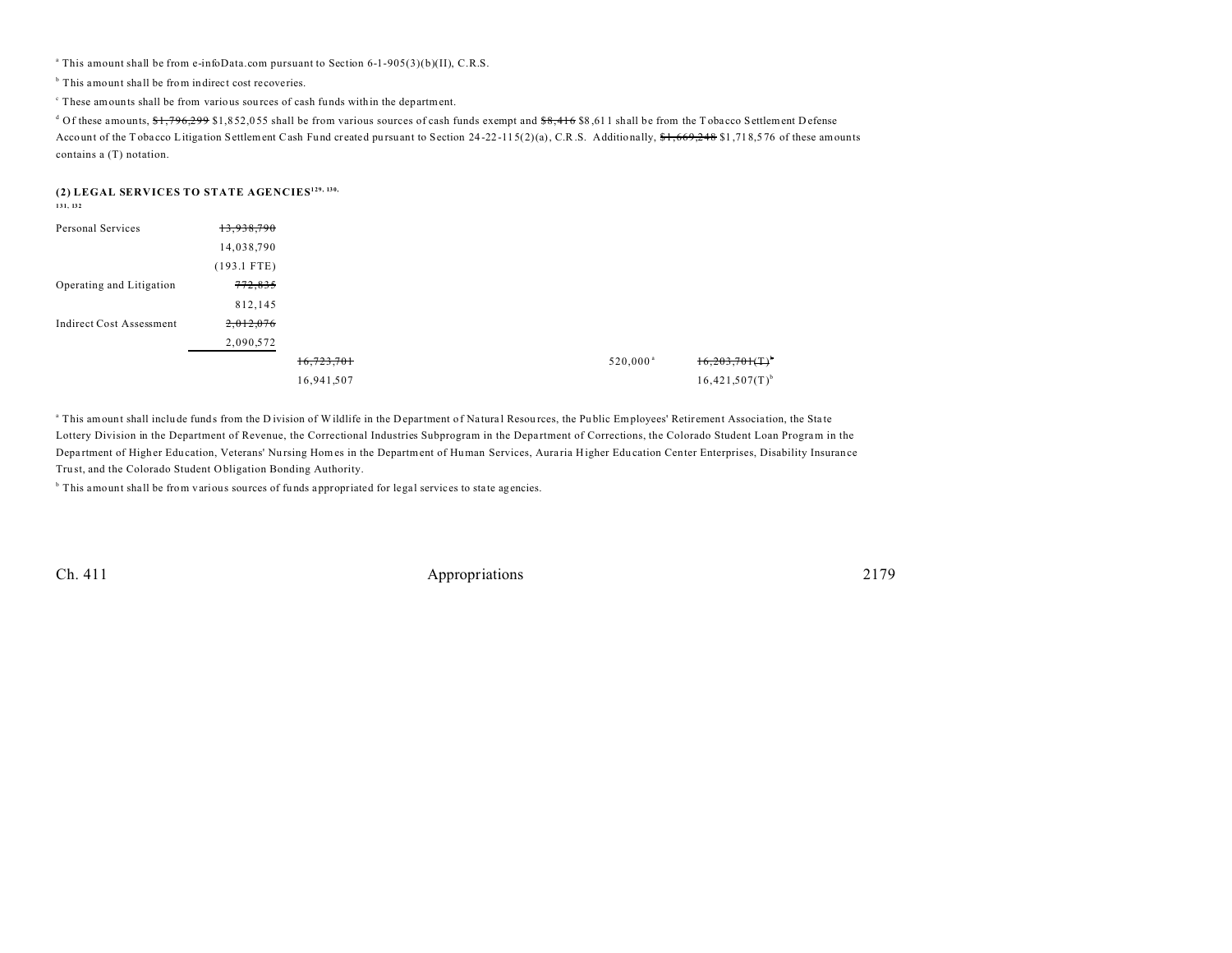|                                                |                           |              | <b>APPROPRIATION FROM</b>      |                                                |                         |                                       |                         |  |
|------------------------------------------------|---------------------------|--------------|--------------------------------|------------------------------------------------|-------------------------|---------------------------------------|-------------------------|--|
|                                                | ITEM &<br><b>SUBTOTAL</b> | <b>TOTAL</b> | <b>GENERAL</b><br>${\tt FUND}$ | <b>GENERAL</b><br><b>FUND</b><br><b>EXEMPT</b> | CASH<br><b>FUNDS</b>    | CASH<br><b>FUNDS</b><br><b>EXEMPT</b> | FEDERAL<br><b>FUNDS</b> |  |
|                                                | \$                        | $\mathbb{S}$ | $\mathbb{S}$                   | \$                                             | $\mathbb S$             | \$                                    | \$                      |  |
| (3) CRIMINAL JUSTICE AND APPELLATE             |                           |              |                                |                                                |                         |                                       |                         |  |
| Special Prosecutions Unit                      | 1,503,563                 |              | 775,031                        |                                                | 179,578 <sup>a</sup>    | $548,954(T)$ <sup>b</sup>             |                         |  |
|                                                |                           |              | $(8.8$ FTE)                    |                                                | $(2.0$ FTE)             | $(6.2$ FTE)                           |                         |  |
| Appellate Unit                                 | 1,753,372                 |              | 1,753,372                      |                                                |                         |                                       |                         |  |
|                                                |                           |              | $(26.0$ FTE)                   |                                                |                         |                                       |                         |  |
| Medicaid Fraud Grant <sup>133</sup>            | 1,018,135                 |              | 254,533(M)                     |                                                |                         |                                       | 763,602                 |  |
|                                                | 1,015,808                 |              | 253,952(M)                     |                                                |                         |                                       | 761,856                 |  |
|                                                | $(11.0$ FTE)              |              |                                |                                                |                         |                                       |                         |  |
| Capital Crimes                                 |                           |              |                                |                                                |                         |                                       |                         |  |
| Prosecution Unit <sup>134</sup>                | 336,016                   |              | 336,016                        |                                                |                         |                                       |                         |  |
|                                                |                           |              | $(4.0$ FTE)                    |                                                |                         |                                       |                         |  |
| Peace Officers Standards<br>and Training Board |                           |              |                                |                                                |                         |                                       |                         |  |
| Support                                        | 259,037                   |              | 56,866                         |                                                | $147, 181$ <sup>c</sup> | $54,990$ <sup>d</sup>                 |                         |  |
|                                                | $(4.0$ FTE)               |              |                                |                                                |                         |                                       |                         |  |
| Victims Assistance                             | 63,521                    |              |                                |                                                |                         | $63,521(T)^e$                         |                         |  |
|                                                |                           |              |                                |                                                |                         | $(1.0$ FTE)                           |                         |  |
| <b>Indirect Cost Assessment</b>                | 84,654                    |              |                                |                                                | $20,647$ <sup>a</sup>   | $64,007(T)^f$                         |                         |  |
|                                                |                           | 5,018,298    |                                |                                                |                         |                                       |                         |  |
|                                                |                           | 5,015,971    |                                |                                                |                         |                                       |                         |  |

<sup>a</sup> These amounts shall be from the State Compensation Insurance Authority.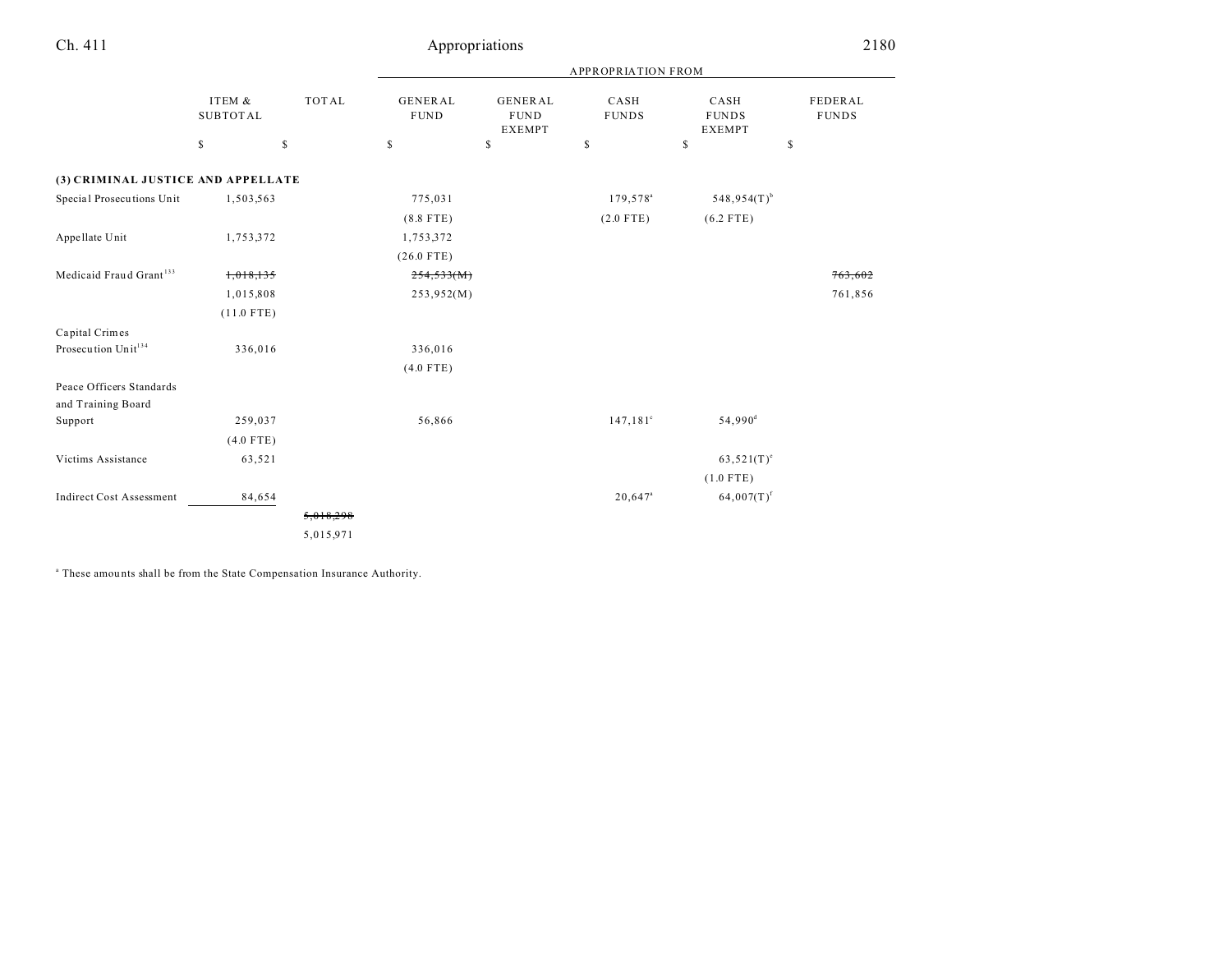<sup>b</sup> Of this amount, \$320,223 shall be from the Department of Regulatory Agencies, Division of Securities Cash Fund, and \$228,731 shall be from the Department of Regulatory Agencies, Division of Insurance Ca sh Fund.

This amount shall be from the P.O.S.T. Board Cash Fund created pursuant to Section 24-31-303(2)(a)(II)(b), C.R.S.

d This amount shall be from reserves in the P.O.S.T. Board Cash Fund created pursuant to Section 24-31-303(2)(a)(II)(b), C.R.S.

This amount shall be from the Department of Public Safety, Division of Criminal Justice, Victims Assistance and Law Enforcement Fund.

<sup>f</sup> Of this amount, \$37,165 shall be from the Department of Regulatory Agencies, Division of Securities Cash Fund, and \$26,842 shall be from the Department of Regulatory Agencies, Division of Insurance Ca sh Fund.

#### **(4) WATER AND NATURAL RESOURCES**

| Federal and Interstate      |             |                |                  |
|-----------------------------|-------------|----------------|------------------|
| Water $\mathrm{Unit}^{135}$ | 395,019     | 395,019        |                  |
|                             | 405,019     | 405,019        |                  |
|                             |             | $(5.0$ FTE)    |                  |
| Defense of Arkansas         |             |                |                  |
| River Compact               | 195,000     | 95,000         | $100,000^a$      |
| Defense of Republican       |             |                |                  |
| River Compact               | 15,000      |                | $15,000^{\circ}$ |
| Consultant Expenses         | 35,000      | 35,000         |                  |
|                             | 25,000      | 25,000         |                  |
| Comprehensive               |             |                |                  |
| Environmental Response,     |             |                |                  |
| Compensation and            |             |                |                  |
| Liability Act               | 426,906     | 292,356        | $134,550(T)^{b}$ |
|                             | $(4.8$ FTE) |                |                  |
| Comprehensive               |             |                |                  |
| Environmental Response,     |             |                |                  |
| Compensation and            |             |                |                  |
| Liability Act Contracts     | 600,000     | 185,000        | $415,000(T)^{b}$ |
| Ch. 411                     |             | Appropriations | 2181             |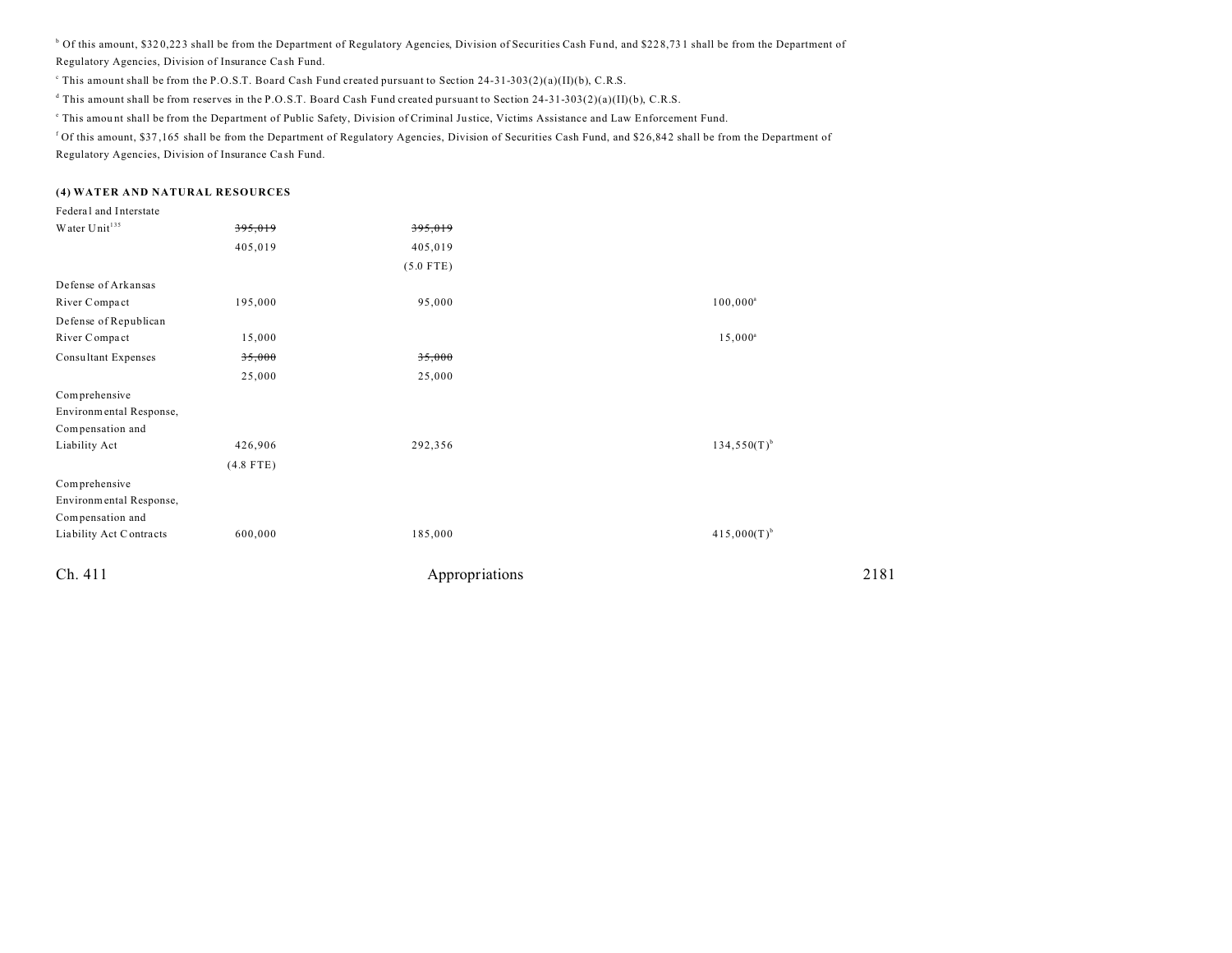| Ch. 411                         |                    | 2182      |                               |                                         |                      |                                       |                         |
|---------------------------------|--------------------|-----------|-------------------------------|-----------------------------------------|----------------------|---------------------------------------|-------------------------|
|                                 |                    |           | <b>APPROPRIATION FROM</b>     |                                         |                      |                                       |                         |
|                                 | ITEM &<br>SUBTOTAL | TOTAL     | <b>GENERAL</b><br><b>FUND</b> | GENERAL<br><b>FUND</b><br><b>EXEMPT</b> | CASH<br><b>FUNDS</b> | CASH<br><b>FUNDS</b><br><b>EXEMPT</b> | FEDERAL<br><b>FUNDS</b> |
|                                 | S                  | S         | э                             | S                                       | $\triangle$<br>.Ъ    | s                                     | c<br>D                  |
| <b>Indirect Cost Assessment</b> | 12,388             |           |                               |                                         |                      | $12,388(T)^{b}$                       |                         |
|                                 |                    | 1,679,313 |                               |                                         |                      |                                       |                         |

a These amounts shall be from reserves in the Attorney Fees and Costs Fund created in Section 24-31-108(2), C.R.S.

<sup>b</sup> These amounts shall be transferred from the Department of Public Health and Environment.

#### **(5) CONSUMER PROTECTION**

| Consumer Protection and         |             |           |              |                     |                        |
|---------------------------------|-------------|-----------|--------------|---------------------|------------------------|
| Anti-Trust                      | 1,284,667   |           | 680,232      | 62,746 <sup>a</sup> | 541,689 <sup>b</sup>   |
|                                 |             |           | $(10.5$ FTE) | $(1.5$ FTE)         | $(4.0$ FTE)            |
| Collection Agency Board         | 173,037     |           |              | $163,037^{\circ}$   | $10,000^4$             |
|                                 | 198,037     |           |              |                     | $35,000^{\rm d}$       |
|                                 | $(3.5$ FTE) |           |              |                     |                        |
| Uniform Consumer Credit         |             |           |              |                     |                        |
| Code                            | 707,959     |           |              | 357,959°            | 350,000 <sup>f</sup>   |
|                                 | $(9.5$ FTE) |           |              |                     |                        |
| <b>Indirect Cost Assessment</b> | 165,271     |           |              |                     | $165,271$ <sup>g</sup> |
|                                 |             | 2,330,934 |              |                     |                        |
|                                 |             | 2,355,934 |              |                     |                        |

<sup>a</sup> Of this amount, \$20,784 shall be from the Manufactured Home Fund created pursuant to Section 6-1-603(4), C.R.S., and \$41,962 shall be from e-infoData.com pursuant to Section 6-1-905(3)(b)(II), C.R.S.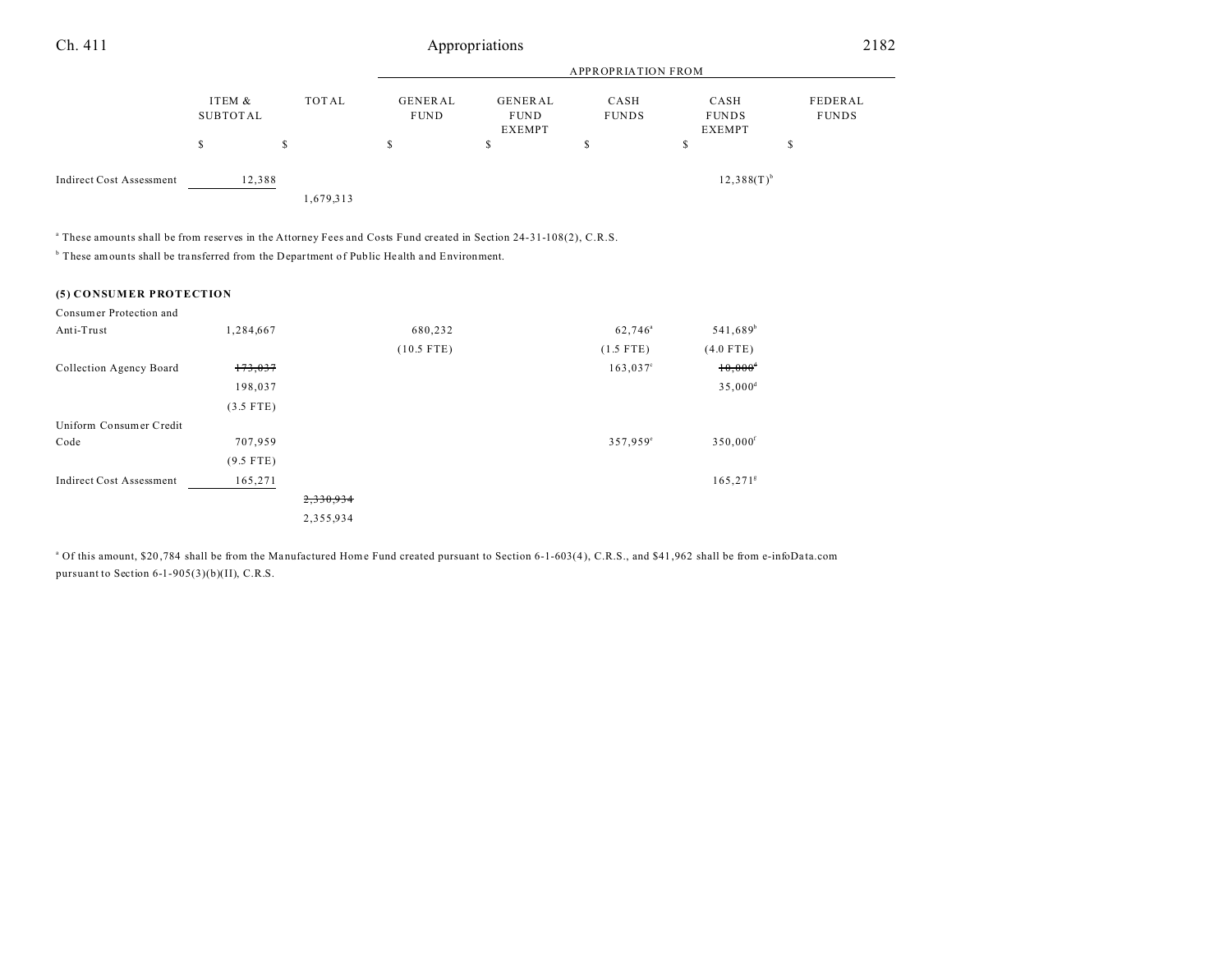$\rm^b$  Of this amount, \$303,970 shall be from court-awarded settlements, \$157,719 shall be from the Tobacco Settlement Defense Account of the Tobacco Litigation

Settlement Cash Fund created pursuant to Section 24 -22-115(2 )(a), C.R.S., and \$8 0,0 00 shall be from custodial funds administered by the Department.

This amount shall be from the Collection Agency Cash Fund created pursuant to Section 12-14-136(1)(a), C.R.S.

d This amount shall be from reserves in the Collection Agency Cash Fund created pursuant to Section 12-14-136(1)(a), C.R.S.

e This amount shall be from the Uniform Consumer Credit Code Cash Fund created pursuant to Section 5-6-204(1), C.R.S.

f This amount shall be from reserves in the Uniform Consumer Credit Code Cash Fund created pursuant to Section 5-6-204(1), C.R.S.

<sup>g</sup> Of this amount, \$98,075 shall be from reserves in the Uniform Consumer Credit Code Cash Fund created pursuant to Section 5-6-204(1), C.R.S., \$25,808 shall be from reserves in the Collection Agency Cash Fund created pursuant to Section 12-14-136(1)(a), C.R.S., \$31,064 shall be from court-awarded settlements, and \$10,324 shall be from the Tobacco Settlement Defense Account of the Tobacco Litigation Settlement Cash Fund created pursuant to Section 24-22-115(2)(a), C.R.S.

#### **(6) SPECIAL PU RPO SE**

| District Attorneys'   |           |           |           |                        |
|-----------------------|-----------|-----------|-----------|------------------------|
| Salaries              | 1,298,889 |           | 1,298,889 |                        |
| Trinidad Correctional |           |           |           |                        |
| Facility Construction |           |           |           |                        |
| Litigation            | 466,200   |           |           | $466,200(T)^4$         |
|                       | 200,000   |           |           | $200,000(T)^{a}$       |
| Litigation Management |           |           |           |                        |
| Fund <sup>136</sup>   | 200,000   |           |           | $200,000$ <sup>b</sup> |
|                       | 225,000   |           |           | $225,000^b$            |
|                       |           | 1,965,089 |           |                        |
|                       |           | 1,723,889 |           |                        |
|                       |           |           |           |                        |

<sup>a</sup> This amount shall be from the Department of Corrections.

<sup>b</sup> This amount shall be from either General Fund fund balance generated by excess earnings in the Legal Services to State Agencies program in FY 2002-03 or from reserves in the Attorney Fees and Costs Fund created in Section 24-31-108(2), C.R.S.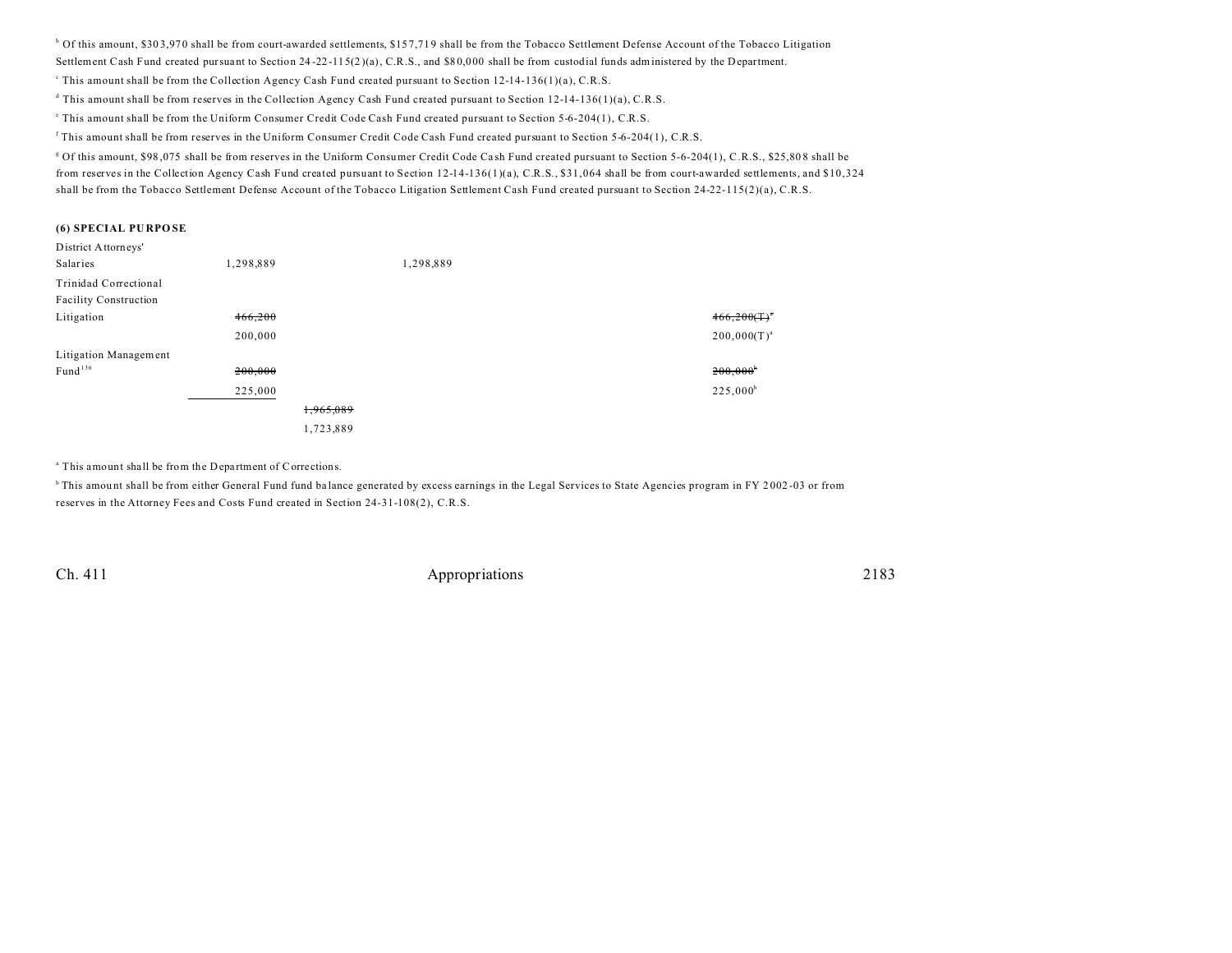### Ch. 411 **Appropriations** 2184

#### **TOTALS PART X**

| $(LAW)^{2,3}$ | \$32,977,395 | 37,251,317  | \$1,480,187               | <del>\$23,424,375</del> * | \$821,516 |
|---------------|--------------|-------------|---------------------------|---------------------------|-----------|
|               | \$33,080,107 | \$7,273,866 | $$1.480.777$ <sup>a</sup> | \$23,502,432 <sup>a</sup> | \$823,032 |

<sup>a</sup> Of these amounts,  $\frac{$21,787,084}{$21,873,392}$  contains a (T) notation.

**FOOTNOTES** -- The following statements are referenced to the numbered footnotes throughout section 2.

2 (Governor lined through this provision. See L. 20 03 , p. 355 1.)

- 3 All Departments, T otals -- The General Assembly requ ests that copies of all reports requested in other footnotes contained in this act be delivered to the Joint Budget Committee and the majority and minority leadership in each house of the General Assembly. Each principal department of the state sha ll produ ce its rules in a n electronic forma t that is suitable for public access through el ectronic means. Such rules in such format shall be submitted to the Office of Legislative Legal Services for pu blishing on the Internet. It is the intent of the G eneral Assembly that this be done within existing resou rces.
- 129 Department of Law, Legal Services to State Agencies -- In mak ing this appropriation, it is the intent of the General Assembly that hourly billing rates charged by the Department for legal services to state agencies not exceed \$62.90 per hour for attorneys and not exceed \$51.31 per hour for paralegals, which equates to a blended rate of \$60.79.
- 130 Department of Law, Legal Services to State Agencies -- Funds received by the Department for the provision of legal services shall be expended only if appropriated by the General Assembly.
- 131 Department of Law, Legal Services to State Agencies -- The G eneral Assembly requests that the Department of Law submit a report by January 15, 2004, detailing legal hours spent assisting each department in complying with the federal Health Insurance Portability and Accountability Act (HIPAA). Based on year-to-date legal hours used and projected future use of legal hours by each client agency, the report should include any recommended shifting of legal hours to better allocate funding to those agencies who most need legal assistance in complying with HIPAA.
- 132 Department of Law, Legal Services to State Agencies -- For FY 2 003 -04, the Department may make one transfer up to \$150 ,000 in spending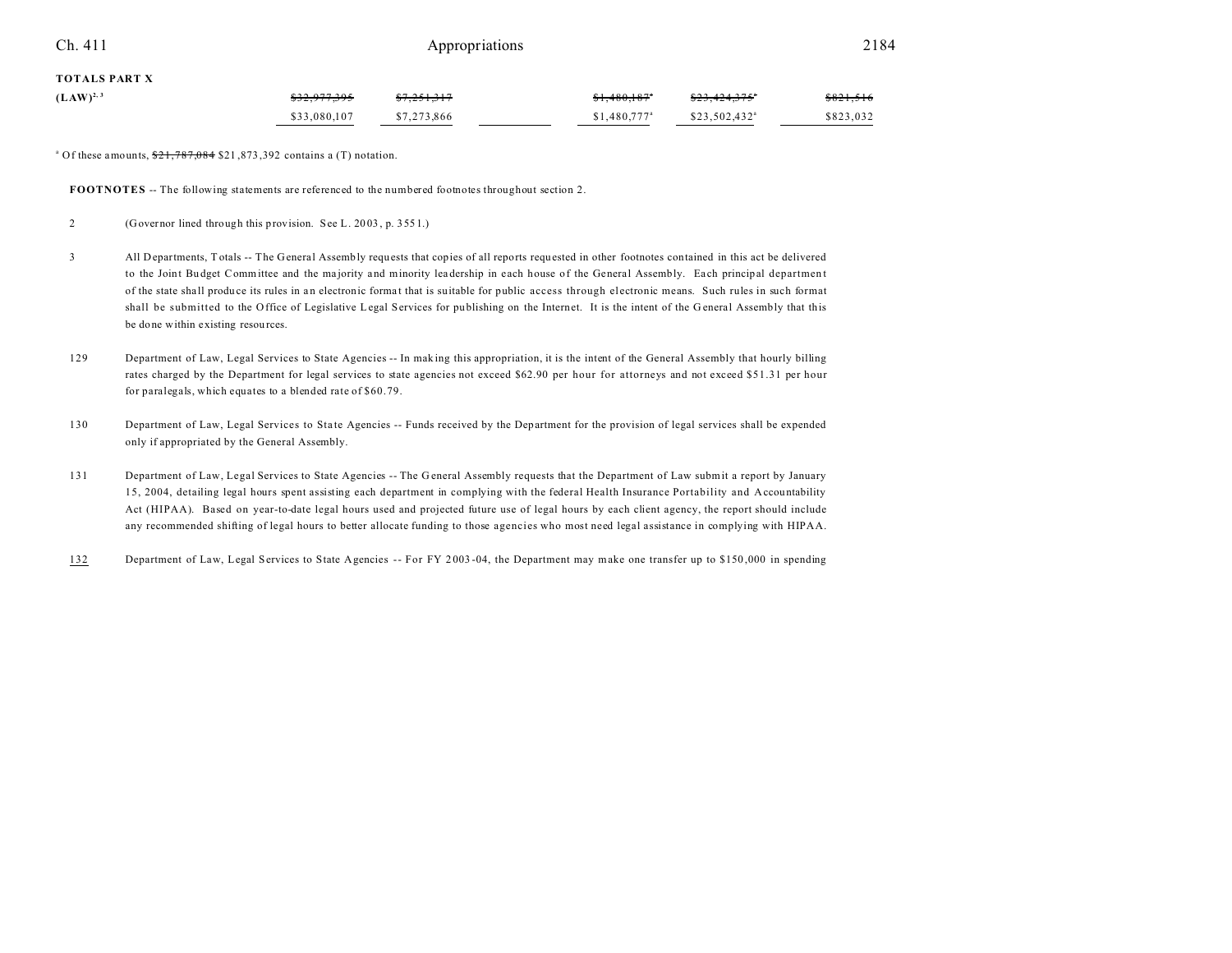authority between the Personal Services and the Operating and Litigation line items to minimize the blended legal rate charged to other State agencies and allow the D epartment to make full use of appropriations to this program. The D epartment is requested to submit a report to the Joint Budget Committee by August 1, 2004, detailing whether such a transfer occurred and the corresponding expenses.

- 133 Department of Law, Criminal Justice and Appellate, Medicaid Fraud Grant -- It is requested that all efforts be made to eliminate fraud and abuse occurring within the Colorado Medicaid program. To this end, the General Assembly requests that the Department of Law's Medicaid Fraud Control Unit produce a progress report on the Department's efforts to reduce Medicaid fraud and abuse in Colorado. The report should include: (1) estimates on the total amou nt of Medicaid fraud and abu se in Colorado; (2) an itemized list of total fines, costs, and restitutions recovered, on a case-by-case basis, attributable to the Medicaid Fraud Control Unit's efforts; (3) an analysis of the time and cost associated with each Medicaid fraud or abuse case prosecuted by the Medicaid Fraud Control Unit; (4) a detailed explanation of the Medicaid Fraud Control Unit's participation in the Operation Restore Trust program; (5) a detailed explanation of the Medicaid Fraud Control Unit's participation in global or national Medicaid fraud settlements, including total awards received due to them; and (6) evidence of the effectiveness of the Medicaid Fraud Control Unit in reducing the amount of Medicaid fraud and abuse in Colorado. The Medicaid Fraud Control Unit is requested to submit the report to the Joint Budget Committee by November 1, 2003.
- 134 (Governor lined through this provision. See L. 20 03 , p. 358 1.)
- 135 Department of Law, Water and Natural Resources, Federal and Interstate Water Unit -- The General Assembly requests that the Department of Law submit a report by January 15, 2004, which details any major water lawsuits for which D epartment staff expends significant amounts of time. This report should break down expenses for each case by: (1) the cost of Department attorneys; (2) the cost of private attorneys; (3) the cost of expert witnesses a nd consultants; and (4 ) other operating costs.
- 136 Department of Law, Special Purpose, Litigation Management Fund -- It is the intent of the General Assembly to grant the Department of Law additional flexibility by allowing the Department to use funds appropriated in this line item to address unanticipated state legal needs, which arise during FY 2003-04. It is also the intent of the General Assembly that moneys spent from this fund shall not require the appropriation of additional FTE and will not be used for any type of salary increase, promotion, reclassification, or bonus related to any present or future FTE employed by the D epartment of Law. It is furthermore the intent of the General Assembly that moneys spent from this fund will not be used to offset present or future personal services deficits in any division in the Department. The Department is requested to submit a qua rterly report to the Joint Bu dget Committee detailing the purpose for which moneys from this fund have been expended.